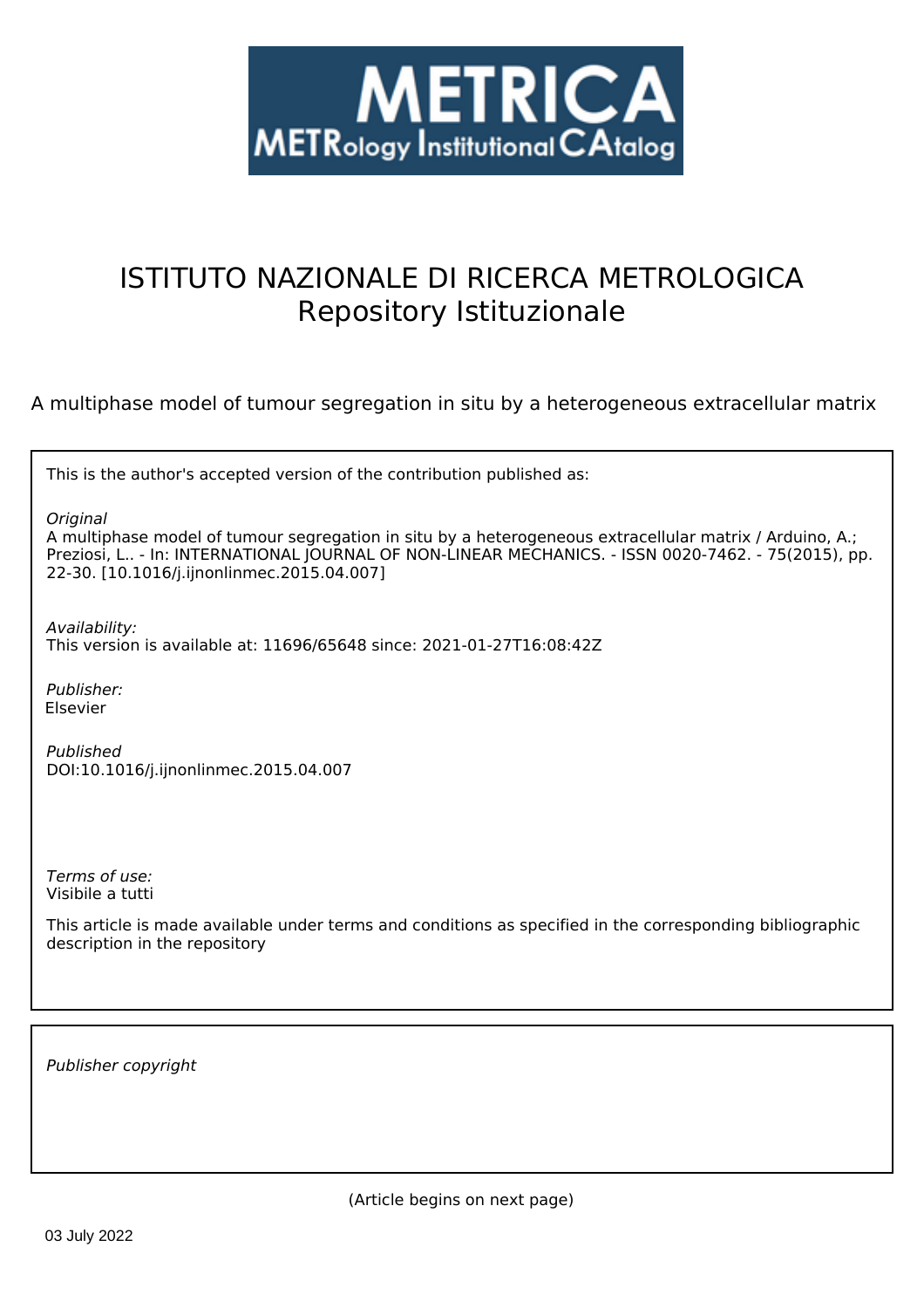**A multiphase model of tumour segregation in situ by a heterogeneous extracellular matrix**

#### **Authors**

Alessandro Arduino, Luigi Preziosi\*

#### **Author affiliation**

Dipartimento di Scienze Matematiche, Politecnico di Torino Corso Duca degli Abruzzi 24, I-10129 Torino, Italy

\* Correspondence should be addressed to: luigi.preziosi@polito.it

Published journal article available at DOI: https://doi.org/10.1016/j.ijnonlinmec.2015.04.007

© 2021. This manuscript version is made available under the CC-BY-NC-ND 4.0 license http://creativecommons.org/licenses/by-nc-nd/4.0/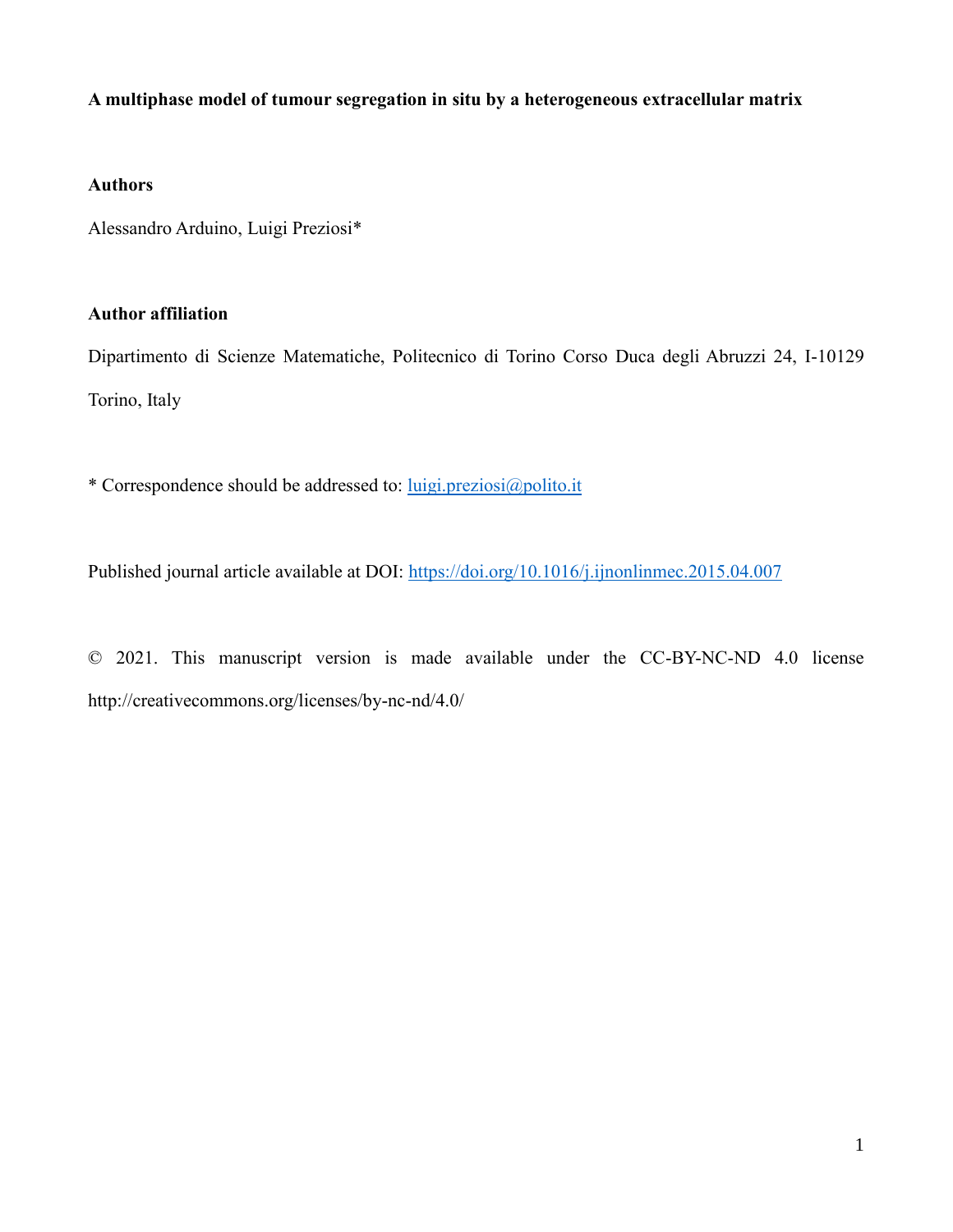# A Multiphase Model of Tumour Segregation in Situ by a Heterogeneous Extracellular Matrix

A. Arduino, L. Preziosi Dipartimento di Scienze Matematiche, Politecnico di Torino Corso Duca degli Abruzzi 24, I-10129, Torino, Italy, luigi.preziosi@polito.it

April 2, 2015

# Abstract

Normal and tumour cells live in a fibrous environment that is often very heterogeneous, even characterized by the presence of basal membranes and regions with high density of collagen fibres that physiologically comparmentalize cells in well defined regions, as for in situ tumours. In case of metastatic tumours these porous structures are instead invaded by cancer cells. The aim of this paper is to propose a multiphase model that is able to describe cell segregation by thick porous structures and to relate the transition rule that determines whether cells will pass or not to microscopic characteristics of the cells, such as the stiffness of their nucleus, their adhesive and traction abilities, the relative dimension of their nucleus with respect to the dimension of the pores of the extra-cellular matrix.

# 1 Introduction

Recent experiments by Wolf et al. [30] show that cell migration strongly depends on the density of the three-dimensional collagen network they move through and more specifically on the typical size of the pores of the network. They also evaluate the dependence of the cell speed from the pore cross-section, finding a relation that can be considered linear in the range considered (from 5 up to 20  $\mu$ m<sup>2</sup>). In our opinion, the most relevant feature is however the presence of a minimal cross section necessary to allow motion through the three-dimensional extracellular matrix (ECM). Below this threshold, cells try to penetrate with their cytoplasm in the fibre network, but because of the presence of a stiff nucleus, they remain essentially in place (see Fig. 1d bottom). At this point, if the cell is able to express metallo-proteinases (MMPs), these proteins will partially degrade the fibres leading to a local increase in the pore size of the collagen network, forming paths that the cells can use to invade the ECM. On the other hand, cells in which MMP expression is inhibited (like the GM6001 cells in Fig. 1) are not able to penetrate into the network with their entire body, unless the pores are large enough (as in Fig. 1d top). In fact, after 18 hours the border of the multicellular spheroid shown in Fig. 1c has not moved in the rat tail case and has advanced in the bovine case.

Several other experimental papers study the penetration of cells in microchannels [12, 13, 24] interfering with the adhesive and mechanical properties of the cells. On the basis of these experiments and of energy arguments Giverso et al. [8] identified a criterium of penetration involving the comparison of the ratio of adhesion forces exerted by the cells and nucleus stiffness with a given function of the ratio of the microchannel size with respect to the nucleus diameter. In particular, if the size ratio is too restrictive, then the cell cannot penetrate into the micro-channel. However, keeping the same geometrical characteristics, cell clones with higher traction abilities or softer nuclei might be able to penetrate the microchannel. The same dependence was obtained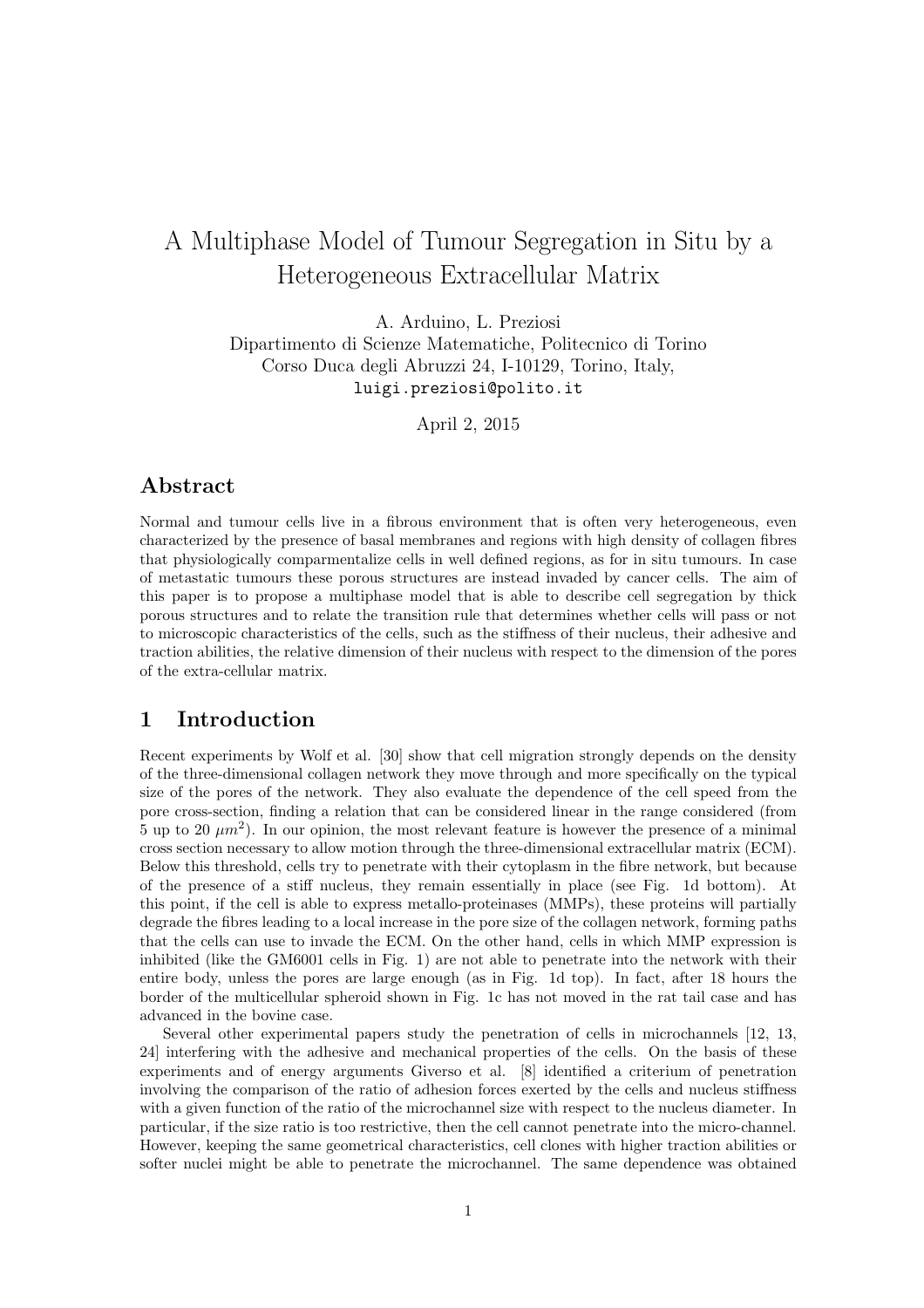

Figure 1: Morphological characteristics of rat tail and bovine collagen fibrils (a; trasmission electron microscopy, bar=0.1 $\mu$ m) and network (b; scanning electron microscopy, bar=1 $\mu$ m). In (c) invasion into rat tail (bottom) and bovine (top) collagen when MMP is inhibited. The rat tail collagen is characterized by a finer mesh and the cell can not penetrate. The arrowheads in the magnified pictures in (d) indicate long cytoplasmic extensions of cells with the nucleus stuck below the collagen. Partially modified from [30] (with permission).

by Scianna et al. [25, 26, 27] who simulated cell migration both over adhesive substrates, and through three-dimensional ECM and microchannels using a cellular Potts model.

Coming back to the experiments by Wolf et al. [30] the above discussion means that the threshold value they find can not be considered constant, but depends on the geometrical and mechanical properties of the cells.

The same mechanism works for multicellular spheroids as well, as shown in Fig. 1c,d and in the supplementary material (Video 3) of [30]. When the spheroid of MMP inhibited cells is embedded in a collagen network which is not too thick, or better with a pore size that is not sterically restrictive, the cells at the boundary of the spheroid tend to invade the gel. On the other hand, if the collagen network is characterized by a pore size that is too small, cells at the boundary tend to protrude into the network but their nucleus remains trapped at the border of the spheroid, so that it can not follow and there is no invasion of the tissue.

Starting from the above experiments in this article we propose a multiphase model that is able to describe cell segregation by thick porous structures. Previous models were not able to include this effect, because they mainly described multicellular spheroids as a fluid (viscous or inviscid) and related the velocity of cells to cell pressure through a sort of Darcy's law with a permeability coefficient that was usually constant or weekly depending on the ECM volume fraction (see the reviews [6, 17, 22, 28, 29]). This implied that any cell pressure would have led to penetration in porous structures, possibly slowed down by the decreased porosity, but segregation was impossible to be achieved.

The model presented here focuses on the term that governs cell motility in the porous ECM. The proposed structure allows to describe situations in which thick regions of ECM can be invaded or not depending on the stiffness of the cell nuclei, on the adhesion and traction ability of cells,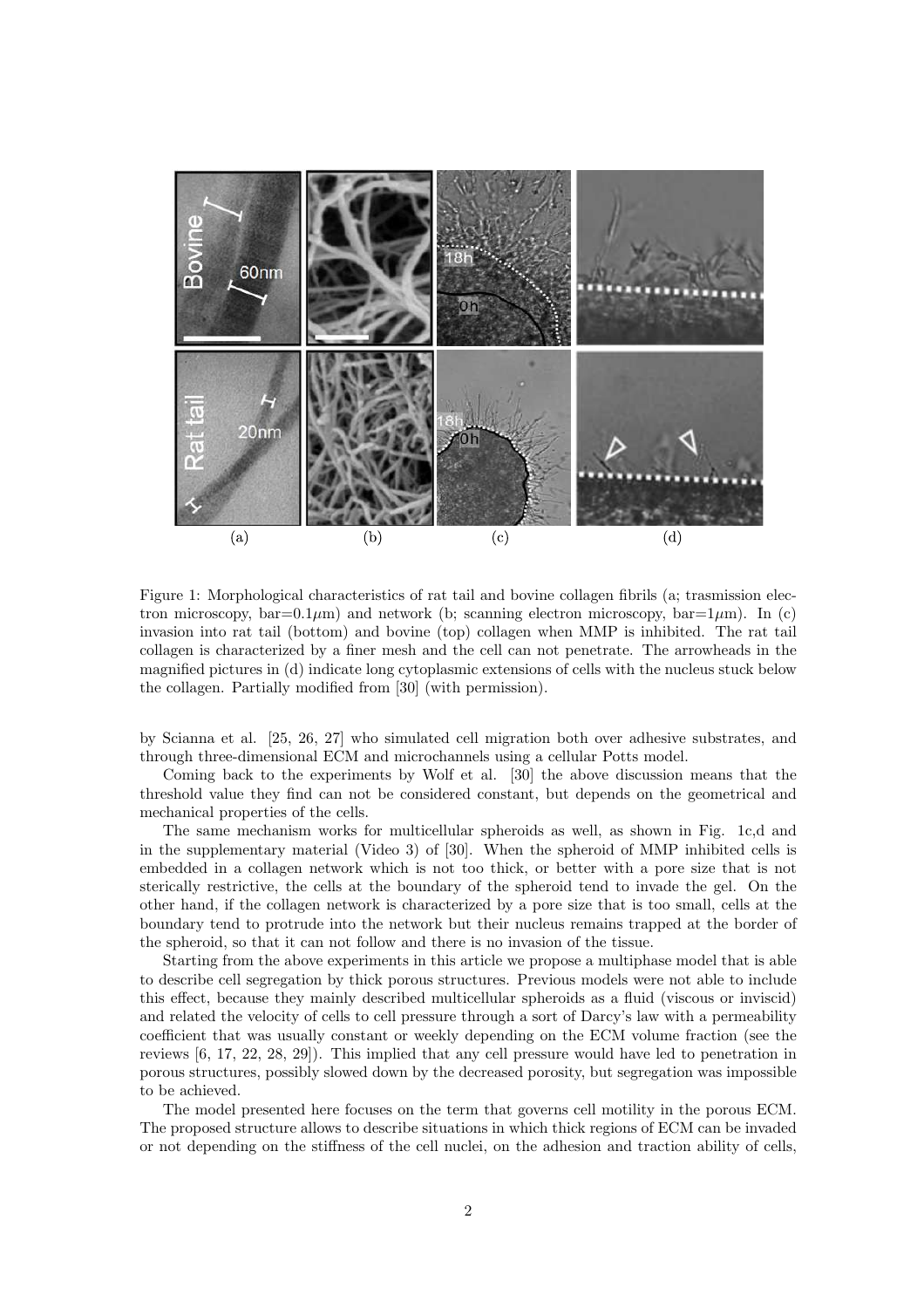on cell pressure on the ECM, and on the relative dimension of the cell nucleus with respect to the dimension of the pores of the ECM.

The paper then develops as follows. After this introduction and a section presenting the modeling framework, Section 3 contains the main modeling novelties focusing on cell motility. Section 4 discusses the output of the simulation in the case of a single growing population, starting from a control case in which the tumour grows in situ without invading the surrounding tissue. Then several effects leading to tumour invasion are considered such as higher ECM porosity and activation of matrix degrading enzymes. Section 5 generalizes the model to several cell populations, having in mind the goal of describing the growth of a tumour in a normal tissue focusing in particular on the cases in which the tumour population is less sensitive to contact inhibition and have decreased nucleus stiffness, or increased traction ability by the cells.

#### 2 The Basic Mathematical Model

We consider the cell aggregate living in a rigid extracellular matrix (ECM) as a mixture composed of cells and ECM components in the interstitial fluid. Denoting by  $\phi_c$ ,  $\phi_m$ , and  $\phi_\ell$  the volume ratio of cells, ECM, and interstitial fluid and by  $v_c$  and  $v_\ell$  the corresponding velocities, following [5], we can write the following multiphase model

$$
\begin{cases}\n\frac{\partial \phi_c}{\partial t} + \nabla \cdot (\phi_c \mathbf{v}_c) = \Gamma_c, \\
\nabla \cdot \mathbf{T}_c + \mathbf{m}_c = \mathbf{0}, \\
\frac{\partial \phi_m}{\partial t} = \Gamma_m, \\
\frac{\partial \phi_\ell}{\partial t} + \nabla \cdot (\phi_\ell \mathbf{v}_\ell) = \Gamma_\ell, \\
\phi_\ell \mathbf{v}_\ell = -\frac{\mathbf{K}}{\mu} \nabla P,\n\end{cases}
$$
\n(2.1)

where  $\Gamma_c$ ,  $\Gamma_m$  and  $\Gamma_\ell$  are respectively the supplies of cells, ECM and interstitial liquid,  $\mathbf{T}_c$  is the stress tensor for the cell population,  $P$  is the interstitial pressure, and  $\mathbf{m}_c$  is the interaction force between cells and the other constituents. Since our focus will be on growth phenomena in heterogeneous environments, as discussed in [11] the mechanical interactions between the interstitial fluid and the solid constituents (cells and ECM) can be neglected in such slow processes. This leads to the possibility of neglecting the interaction force between cells and interstitial liquid in  $\mathbf{m}_c$ and in separating the fluid dynamic problem  $(2.1)_{4.5}$  from the remaining equations having solved first the equations related to cell growth and motion.

Regarding the stress tensor for the cellular constituent, following [2, 11, 21, 23] we take

$$
\mathbf{T}_c = -\Sigma \mathbf{I} + \mathbf{T}_c',\tag{2.2}
$$

with

$$
\dot{\mathbf{T}}'_{c} + \left(\frac{5}{3}\nabla \cdot \mathbf{v}_{c} - \frac{\Gamma_{c}}{\phi_{c}}\right) \mathbf{T}'_{c} + \frac{\nu}{\eta} \left(\frac{\phi_{c}}{\phi_{n}}\right)^{5/3} \mathbf{T}'_{c} = 2\nu \left(\frac{\phi_{c}}{\phi_{n}}\right)^{5/3} \left(\mathbf{D}_{c} - \frac{1}{3}(\text{tr}\,\mathbf{D}_{c})\,\mathbf{I}\right) ,\qquad(2.3)
$$

where  $\mathbf{D}_c = \frac{\nabla \mathbf{v}_c + (\nabla \mathbf{v}_c)^T}{2}$  $\frac{(1+i\epsilon)}{2}$  and  $\Sigma$  will be specified in the following.

Actually, in some simulations  $\mathbf{T}'_c$  is neglected in order to show that even in the simplest (inviscid fluid) situation cell compartimentalization by the ECM can still be achieved.

In principle, one could consider the stress tensor as split in a passive and an active part related to the traction forces that the cell is able to exert by adhering to the ECM and activating the molecular motors (myosins) inside the cytoplasm. However, for the purpose of this article this will not be done here.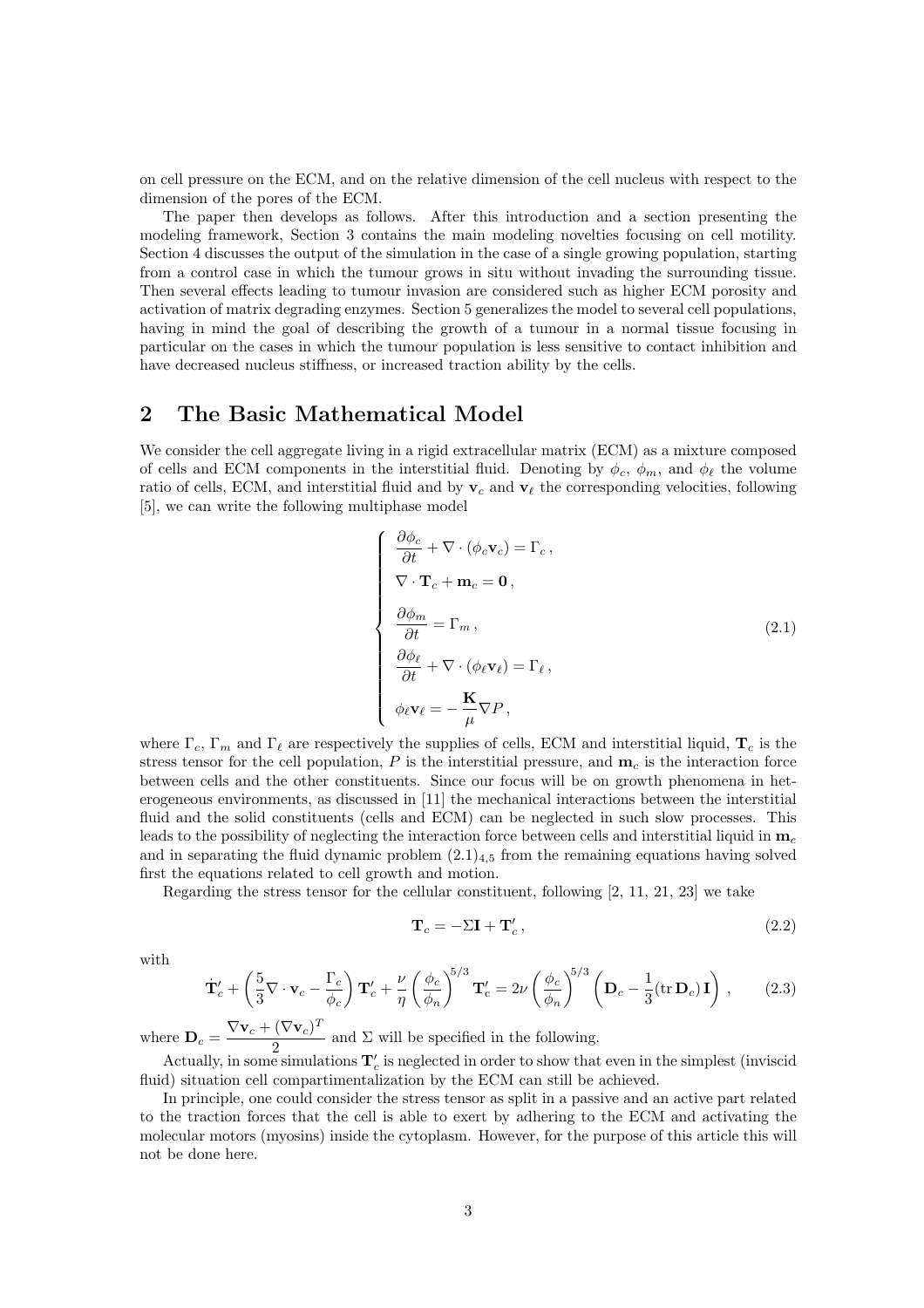In addition, in the following, the action of the production of matrix degrading enzymes from the cells will be also included. This programme is activated by mesenchymal cells in order to cleave the ECM fibres that represent an obstacle to their motion. Hence, this phenomenon will strongly influence cell motility. In fact, by activating metallo-proteinases (MMPs) cells once segregated in certain regions of the tissue are able to invade the surrounding environment. In this case (2.1) will be joined to a reaction-diffusion equation describing the evolution of the concentration  $c_{MMP}$  of MMPs

$$
\frac{\partial c_{MMP}}{\partial t} = \kappa \nabla^2 c_{MMP} + \gamma_{MMP} \phi_c - \frac{c_{MMP}}{\tau}, \qquad (2.4)
$$

where  $\kappa$  is the diffusion coefficient,  $\gamma_{MMP}$  is the production of MMPs and  $\tau$  its half life.

The supply of ECM in Eq.  $(2.1)_3$  is then modelled assuming that cells are able to produce new peptidic filaments and that MMP molecules degrade the ECM fibres. Denoting by  $\gamma_m$  the deposition rate and  $\delta_m$  the MMP degradation rate, we can then write

$$
\Gamma_m = \gamma_m \phi_c - \delta_m c_{MMP} \phi_m \,. \tag{2.5}
$$

# 3 Cell Motility in ECM

One of the aims of this paper is to describe cell motility in a porous environment and in particular in situations with ECMs thick enough to avoid their penetration, so that growing cell aggregates can not go through them. In order to do that we will refer to the experimental results by Wolf et al. [30] and also to the outcomes of the mathematical models describing the motion of single cells interacting with virtual regular ECMs and microchannels [8, 25, 26, 27] based on other experimental behaviours [12, 13, 24].

As already stated, in growth phenomena it is possible to neglect in  $m_c$  the contribution due to the interaction between cell and interstitial fluid with respect to the one between cells and ECM, so that  $\mathbf{m}_c = \mathbf{m}_{cm}$ . Focusing on the attachment and detachment processes of the transmembrane proteins deputed to interact with the ECM (mainly integrins) in [21] several constitutive laws have been justified for  $\mathbf{m}_{cm}$  starting from microscopic arguments. Here, for sake of simplicity, we take it to be proportional to the relative velocity of cells with respect to the ECM, which at the microscopic level means that integrins constantly renew at the cell membrane independently from the force exerted on the focal adhesion points. Since the ECM is assumed to be rigid, we can then write

$$
\nabla \cdot \mathbf{T}_c - \mathbf{M}^{-1} \mathbf{v}_c = \mathbf{0},\tag{3.6}
$$

where M, called here motility tensor, takes into account of possible anisotropic situations with strongly aligned ECM fibres in which motion along the fibre bundles is favoured with respect to motion across them, as in the case of invading glioblastoma cells in the brain. However, in the following, we will consider isotropic situations because of lack of experimental data in anisotropic cases and replace  $(2.1)<sub>2</sub>$  with

$$
\mathbf{v}_c = M \nabla \cdot \mathbf{T}_c. \tag{3.7}
$$

From the experiments described in the introduction [30] it appears that the motility tensor M in (3.6) can not be considered constant or simply depending on the volume ratio like in Cozeny-Karman rule. There is a threshold pore area  $A_0$  below which there is actually no relative motion of cells with respect to the ECM. Furthermore, it appears that for pore areas sligthly above  $A_0$ the velocity is proportional to  $A_m - A_0$  where  $A_m$  is the pore area of the ECM, that depends on some volume ratio of ECM. An evaluation of this dependence is given in the Appendix and shown in Fig. 2a. In particular, the figure puts in evidence that for a given ECM volume ratio, different cross sections  $A_f$  of the fibre bundles will be related to different pore areas, i.e., at constant  $\phi_m$  the thinner the fibre is, the smaller the pore area is, or in order to have a given pore area smaller fibre bundles require smaller overall volume ratios of the ECM. If  $A_m \gg A_f$ , as in some physiological cases, then  $A_m \approx 9A_f/\phi_m^2$ .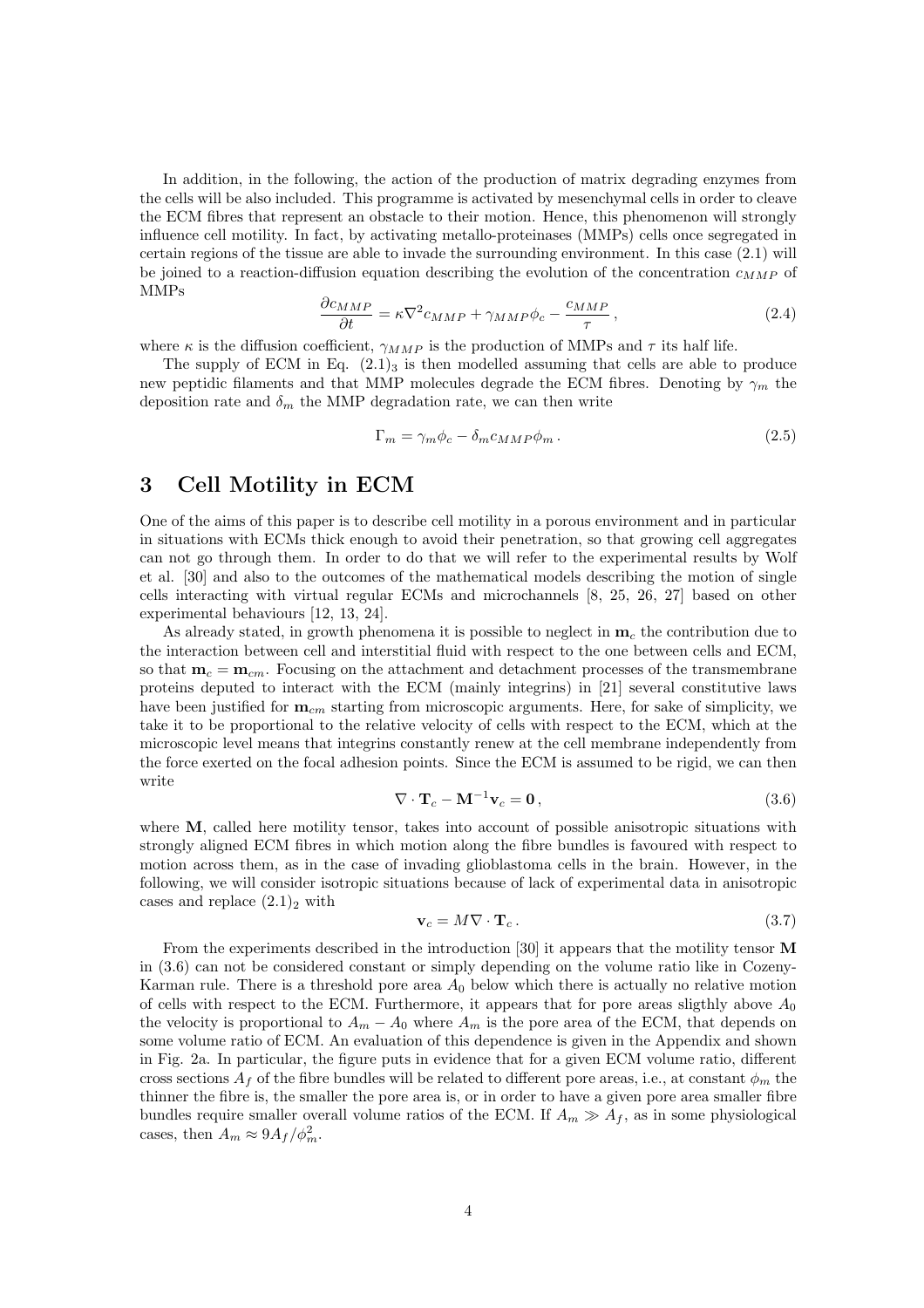

Figure 2: Evaluation of the relationships between pore area and ECM volume ratio (a) and between the scaled threshold pore area and the ratio of stress versus nucleus stiffness given by  $f^{-1}$  (see  $Eq.(3.10)$  (b).

The motility term  $M$  can then be assumed to be given by

$$
M = \alpha [A_m(\phi_m) - A_0]_+, \tag{3.8}
$$

where  $(f)_+ = \frac{f+|f|}{2}$  stands for the positive part of f and  $\alpha$  can be evaluated by the experiments in [30].

However, it is known [3, 7, 16, 18, 20, 32] that in both two- and three-dimensional environments cell motion has a bimodal behaviour depending on the ECM structure, porosity, density, adhesion, and stiffness, as also obtained by the simulations of the models described in [25, 26, 27]. This means that there is an optimal ECM density (and therefore pore size) below which traction is not so effective because the number of focal adhesion points that the cell can form is limited, so that they are unable to pull strongly on the ECM and advance. Above this optimal value cells strongly adhere to the ECM and detach with more difficulty from it to move in the ECM. Therefore, a more proper generalization of (3.8) could be

$$
M = \alpha \frac{[A_m(\phi_m) - A_0]_+}{\left(1 + \frac{A_m(\phi_m) - A_0}{A_1}\right)^n},
$$
\n(3.9)

that reduces to (3.8) for  $n = 0$ , saturates to a maximum motility  $\alpha A_1$  for  $n = 1$  and goes to zero again for large pore areas for  $n > 1$ . Unfortunately, to our knowledge there are no quantitative experiments that can help in evaluating neither  $A_1$  nor n. However, some hints can be obtained by the simulations given in [25, 26].

Also the threshold value  $A_0$  in general can not be taken constant, because as shown in [8, 25, 26], it depends

- on nucleus stiffness and dimension and
- on cell adhesion and stress.

The former dependence is a measurement of the force or energy needed to deform the shape of the nucleus enough to allow its penetration through pores of a given area. The latter dependence is a measurement of the force that the cell passively experiences due to the pressure of the other cells, or is able to exert by itself attaching and pulling on the ECM fibres in order to pass through the ECM pore. Therefore, in general this last contribution will depend on the density of integrins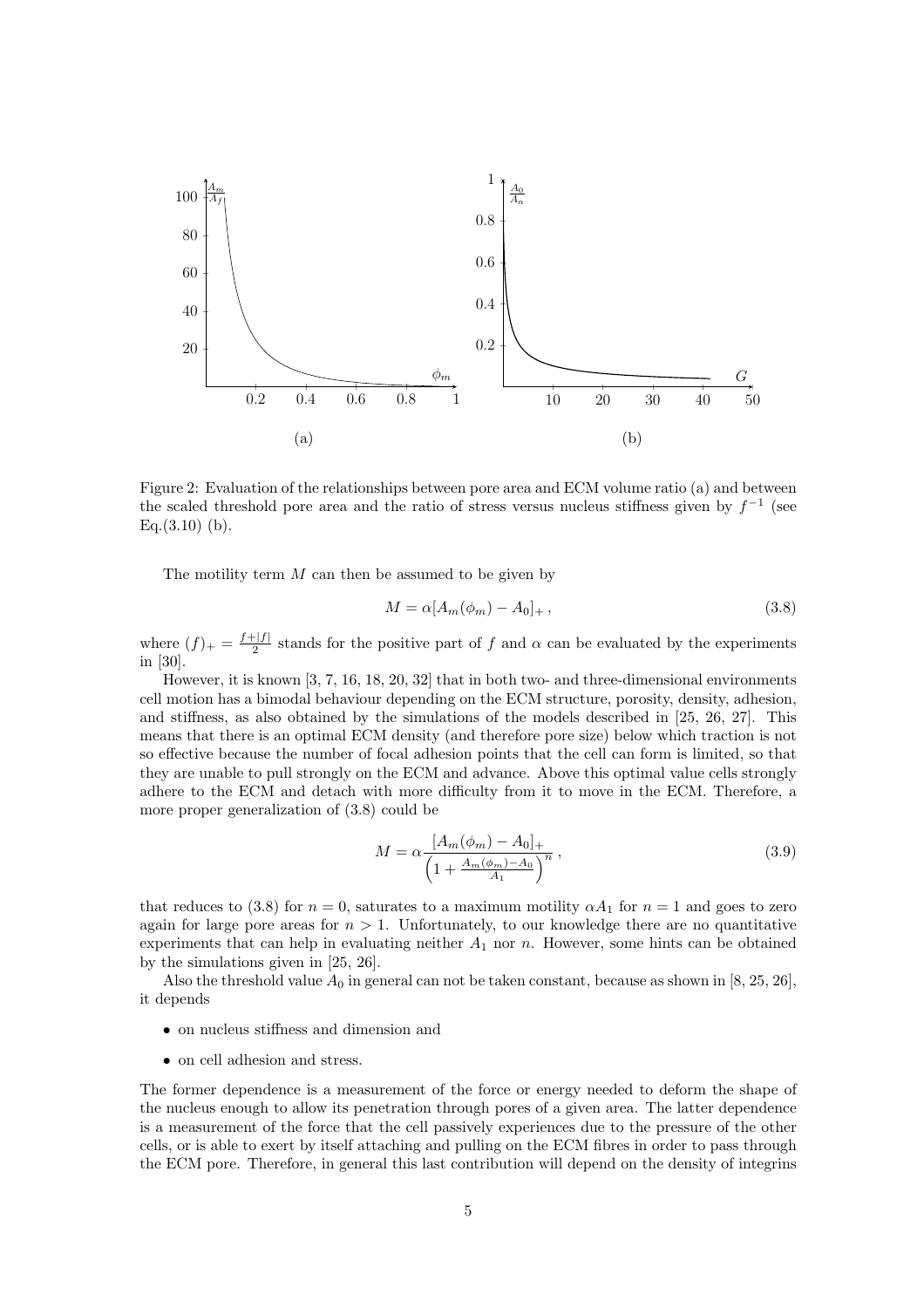expressed at the membrane, on the density of adhesive sites on the ECM, and on the active force due to myosin activation [8].

Denoting by

$$
G = \frac{1}{3\mu} |\text{tr} \mathbf{T}_c| \,,
$$

where  $\mu$  is the elastic modulus of the cell nucleus, using the results in [8], we have that the threshold value  $A_0$  can be evaluated by formally inverting the relationship

$$
f\left(\frac{A_0}{A_n}\right) = G\,,
$$

where

$$
f\left(\frac{A_0}{A_n}\right) = \frac{2}{3} \frac{2\frac{A_0}{A_n} + \frac{A_n^2}{A_0^2} - 3}{2\frac{A_n}{A_0} - 1 + \sqrt{1 - \frac{A_0}{A_n}}\sqrt{\frac{A_n}{A_0}}}, \quad \text{for } A_0 < A_n,\tag{3.10}
$$

and  $A_n$  is the cross section area of the cell nucleus at rest. This gives the relationship

$$
A_0 = A_n f^{-1} \left( \frac{1}{3\mu} |\text{tr} \mathbf{T}_c| \right) .
$$

plotted in Fig. 2b.

For a given pore dimension  $A_m(\phi_m)$  it will be also useful to denote by

$$
T_m = \mu f\left(\frac{A_m(\phi_m)}{A_n}\right),\tag{3.11}
$$

that represents a measure of the traction necessary to pass through pores of area  $A_m$ .

# 4 Growth of an Aggregate in a Heterogeneous Network

In order to test the behaviour of a tumour cell aggregate growing in a heterogeneous environment, we assume that nutrients are abundant everywhere and growth is limited by cell-cell compression only, a phenomenon known as contact inhibition of growth [5]. The growth term is then assumed to be given by

$$
\Gamma_c = [\gamma_c \mathcal{H}_{\varepsilon}(\psi_0 - \psi) - \delta_c] \phi_c, \qquad (4.12)
$$

where  $\psi := \phi_c + \phi_m$ ,  $\psi_0$  is the threshold value that models the triggering of contact inhibition,  $\gamma_c$  is the duplication rate of cells,  $\delta_c$  is the apoptotic rate,  $\mathcal{H}_{\varepsilon}$  is a continuous mollificator of the Heaviside function defined as

$$
\mathcal{H}_{\varepsilon}(\psi) = \begin{cases} 0, & \text{if } \psi \leq 0; \\ \psi/\varepsilon, & \text{if } 0 < \psi \leq \varepsilon; \\ 1, & \text{if } \psi > \varepsilon. \end{cases}
$$

Regarding the constitutive model we take  $\Sigma$  in (2.2) to be given by

$$
\Sigma(\psi) = E \frac{1 - \phi_n}{1 - \psi} (\psi - \phi_n)_+, \qquad (4.13)
$$

where E is analogous to the Young modulus for low compression and  $\phi_n$  is the highest volume ratio below which cells experience no compression.

We can now distinguish between two problems of interest in cell migration: the MMP-independent and the MMP-dependent migration.

To model the first one it is sufficient to set to zero the production rates of MMP,  $\gamma_{MMP} = 0$ . Assuming that MMP is absent from the domain since the beginning of the simulation, the second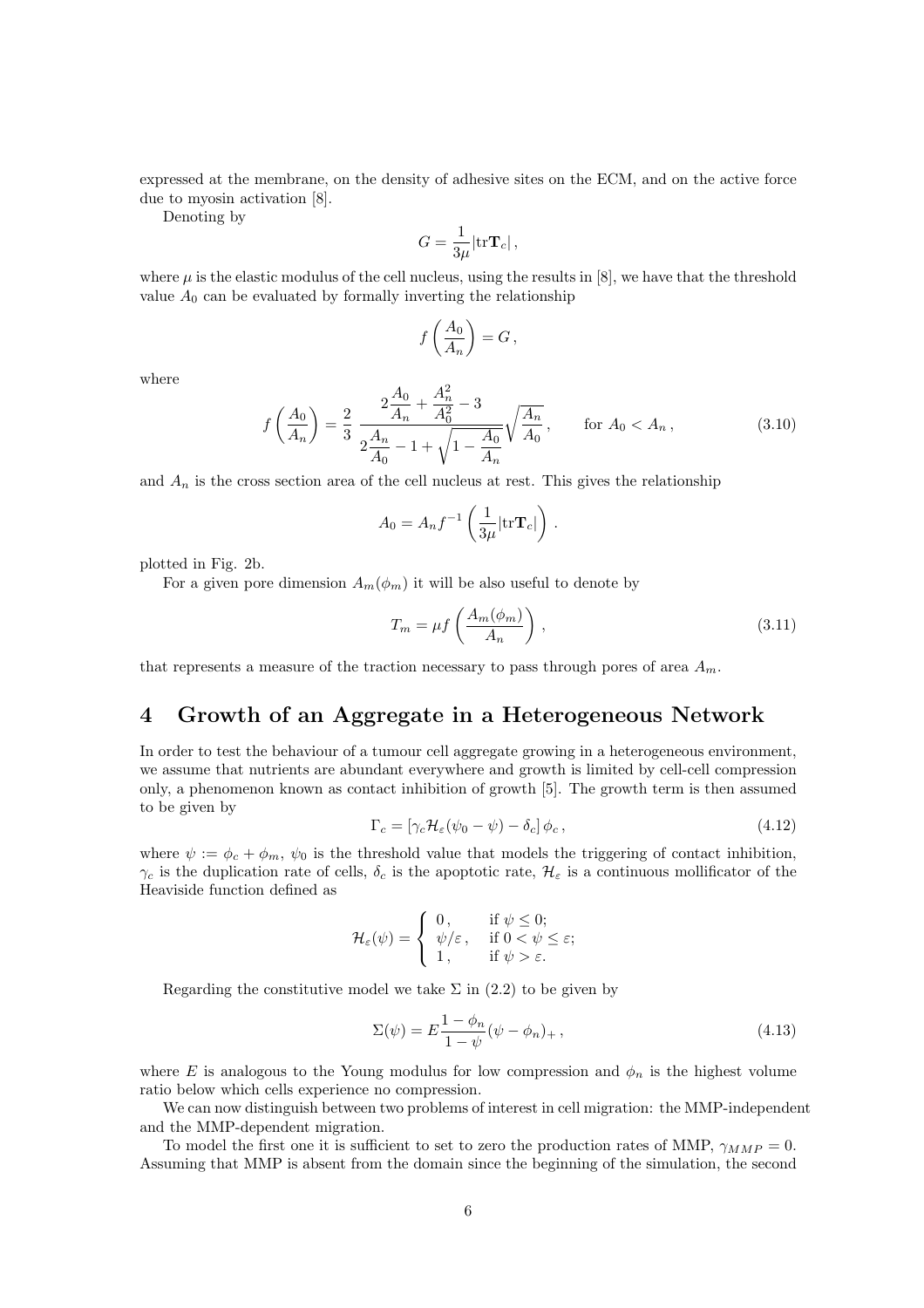equation in (2.1) and (2.4) become unnecessary, being the distribution of ECM constant in time, though strongly heterogeneous. The solution of this problem would reproduce the behaviour that in [30] has been observed for the so-called GM6001 cells, and thus stress how the newly defined motility catches the interaction between cells and ECM.

It is instructive to observe that if  $T_c' = 0$  the MMP-independent model reduces to the single equation

$$
\frac{\partial \phi_c}{\partial t} + \nabla \cdot \left\{ \phi_c \alpha \frac{[A_m(\phi_m) - A_0]_+}{\left(1 + \frac{A_m(\phi_m) - A_0}{A_1}\right)^n} \Sigma'(\psi) \nabla \psi \right\} = \left[ \gamma_c \mathcal{H}_\varepsilon(\psi_0 - \psi) - \delta_c \right] \phi_c, \tag{4.14}
$$

which becomes degenerate when  $A_m(\phi_m) = A_0$  and changes type from parabolic, in those timedependent regions where  $A_m(\phi_m) > A_0$  (i.e., where and when cells move), to hyperbolic otherwise. Then the character of the equations is such that the appearance of discontinuities in the volume ratios can not be excluded. For this reason we chose to use a finite volume numerical scheme, that can handle both the parabolic and the hyperbolic nature of the equations and in particular is able to garantee an accurate evaluation of mass balances.

To model the MMP-dependent migration, Eqs. $(2.1)_{1,3}$  must be joined with Eqs. $(2.2)$ ,  $(2.3)$ , (2.4), and (3.7). Its solution will simulate situations in which cells confined by too thick ECMs open their own ways by the production of matrix degradation enzymes.

Scaling times with  $1/\gamma_c$ , lengths with  $\sqrt{\alpha A_n E/\gamma_c}$ , velocities with  $\sqrt{\alpha A_n E \gamma_c}$ , stresses with E, and MMP concentration with  $\gamma_c/\delta_m$ , it is possible to rewrite the problem in the following dimensionless form

$$
\begin{cases}\n\frac{\partial \phi_c}{\partial t^*} + \nabla^* \cdot (\phi_c \mathbf{v}_c^*) = [\mathcal{H}_\varepsilon(\psi_0 - \psi) - \delta_c^*] \phi_c, & \text{in } \Omega^* \\
\frac{\partial \phi_m}{\partial t^*} = \gamma_m^* \phi_c - c_{MMP}^* \phi_m, & \text{in } \Omega^*\n\end{cases}
$$

$$
\begin{cases}\n\frac{\partial \phi_m}{\partial t^*} + \nabla^* \cdot (\phi_c \mathbf{v}_c^*) = [\mathcal{H}_\varepsilon(\psi_0 - \psi) - \delta_c^*] \phi_c, & \text{in } \Omega^* \\
\frac{\partial \phi_m}{\partial t^*} = \gamma_m^* \phi_c - c_{MMP}^* \phi_m, & \text{in } \Omega^* \\
\frac{\partial c_{MMP}^*}{\partial t^*} = \kappa^* (\nabla^*)^2 c_{MMP}^* + \gamma_{MMP}^* \phi_c - \frac{c_{MMP}^*}{\tau^*}, & \text{in } \Omega^*\n\end{cases}
$$
\n(4.15)

$$
\mathbf{v}_c^* \cdot \mathbf{n} = 0 \,, \qquad \qquad \text{on } \partial \Omega^*
$$

$$
\overline{\partial t^*} = \kappa \quad (\text{V}) \quad c_{MMP} + \gamma_{MMP} \varphi_c - \frac{\pi^*}{\tau^*}, \quad \text{in } \Omega
$$
\n
$$
\mathbf{v}_c^* \cdot \mathbf{n} = 0, \quad \text{on } \partial \Omega^*
$$
\n
$$
\nabla^* c_{MMP}^* \cdot \mathbf{n} = 0, \quad \text{on } \partial \Omega^*
$$

with

$$
\mathbf{v}_{c}^* = \left(A^*(\phi_m) - A_0^*(\psi)\right)_+ \left(-\nabla^* \Sigma^* + \nabla^* \cdot \mathbf{T_c^*}\right),\,
$$

and

$$
\dot{\mathbf{T}}_c^{\prime *} + \left(\frac{5}{3}\nabla^* \cdot \mathbf{v}_c^* - \frac{\Gamma_c^*}{\phi_c}\right) \mathbf{T}_c^{\prime *} + \frac{1}{\eta^*} \left(\frac{\phi_c}{\phi_n}\right)^{5/3} \mathbf{T}_c^{\prime *} = 2\nu^* \left(\frac{\phi_c}{\phi_n}\right)^{5/3} \left(\mathbf{D}_c^* - \frac{1}{3} (\text{tr}\,\mathbf{D}_c^*) \mathbf{I}\right) ,
$$

where the stars denote non-dimensional quantities and where

$$
A^*(\phi_m) := \frac{1}{A_n} A(\phi_m) \,, \qquad A_0^*(\psi) := \frac{1}{A_n} A_0(\psi) = f^{-1} \left( E^* \Sigma^* \right) \,,
$$

Notice that in absence of quantitative experimental data on the behaviour of the motility for large pore areas, we set  $n = 0$  in (3.9) for the simulations to follow. The problem then depends on the following dimensionless parameters

$$
\delta_c^* = \frac{\delta_c}{\gamma_c}, \quad \eta^* = \frac{\eta \gamma_c}{\nu}, \quad \nu^* = \frac{\nu}{E}, \qquad E^* = \frac{E}{\mu},
$$
  

$$
\kappa^* = \frac{\kappa}{\alpha A_n E}, \quad \gamma_m^* = \frac{\gamma_m}{\gamma_c}, \quad \gamma_{MMP}^* = \frac{\delta_m \gamma_{MMP}}{\gamma_c^2}, \quad \tau^* = \gamma_c \tau,
$$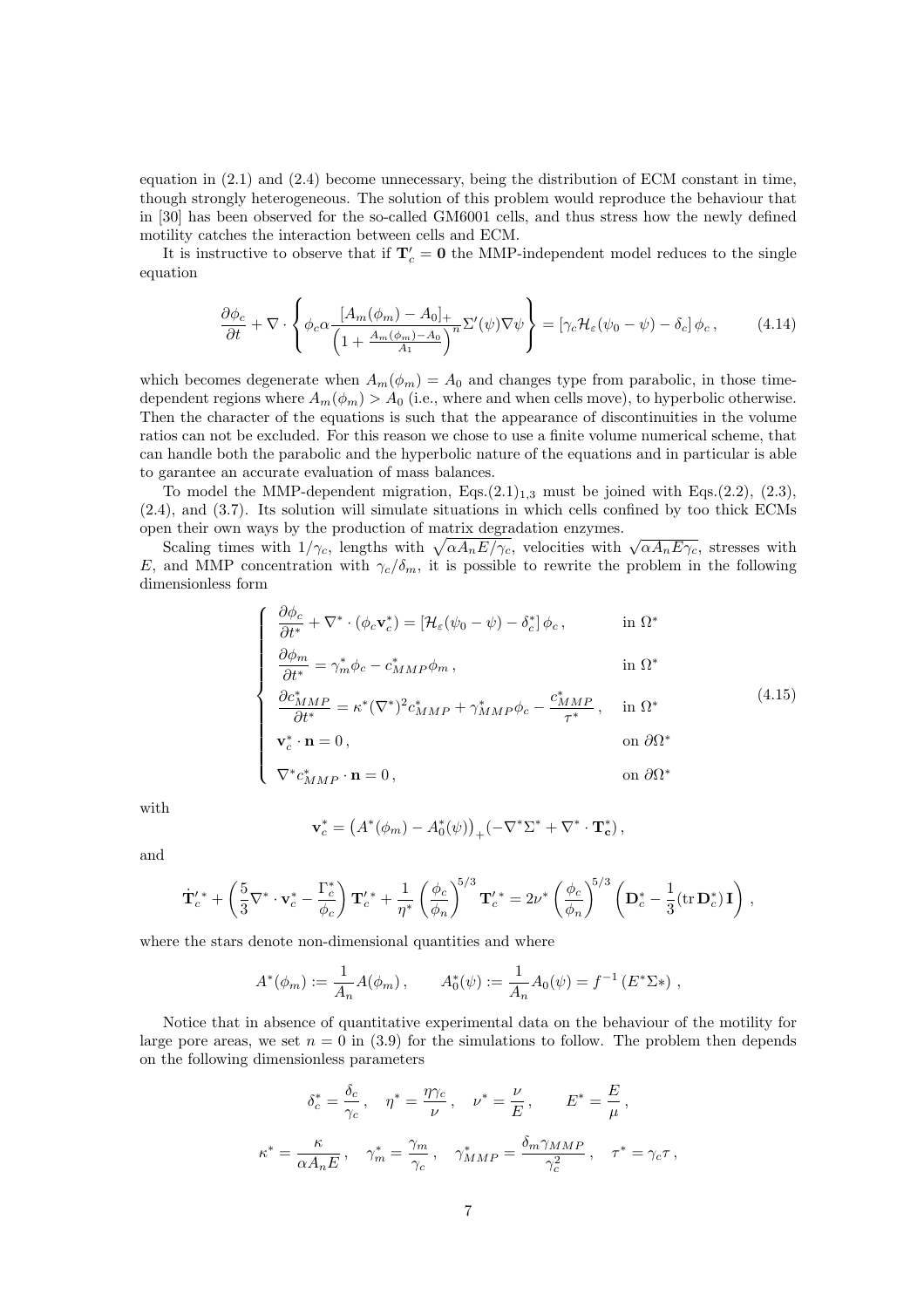

Figure 3: Evolution of the volume ratio of MMP-inhibited tumour cells for  $\delta_c^* = 1/8$ ,  $\eta^* = 10$ ,  $\nu^* = 1, E^* = 25, A_f^* = 0.16.$  On the left,  $\phi_m^+ = 0.3$  and  $t = 4.000, 7.649, 9.598, 11.936, 17.404.$ On the right,  $\phi_m^+ = 0.25$  and  $t = 4.000, 7.128, 9.598, 11.936, 15.719, 21.391, 27.715$ . When reaching the region with a denser ECM, on the left tumour cells will stop because the network is too tight, while on the right they are able to pass through the dense ECM region.

in addition to the already dimensionless parameters  $\psi_0$ ,  $\phi_n$ , and  $\varepsilon$ , that were set to  $\psi_0 = \phi_n = 0.6$ , and  $\varepsilon = 0.01$  in all simulations and to  $A_f^* = A_f/A_n$  that is needed to define  $A_0^*$ , as described in the appendix.

As a test case we consider our domain as divided in two parts by a region, denoted by  $\Omega_m$ , characterized by a higher density of ECM. Specifically,

$$
\phi_m(\mathbf{x}, t=0) = \begin{cases} \phi_m^+, \text{ if } \mathbf{x} \in \Omega_m \\ 0.2, \text{ otherwise} \end{cases}
$$

In the MMP-inhibited case shown in Fig. 3 (left), tumour cells start growing but when they reach the region  $\Omega_m = [0.2, 1]$  with a denser ECM with  $\phi_m^+ = 0.3$  they are not able to penetrate in and remain segregated. In Fig. 3 (right) the ECM is not thick enough and therefore the cells are able to pass through the network and invade  $\Omega_m$ . Specifically, the decrease of the ECM density  $\phi_m^+$  from 0.3 to 0.25 is such that upon reaching this region the value of  $A_0$  is now below  $A_m$  there, so that the overcompression of the tumour cells by itself is enough to allow motility in the region  $\Omega_m$ .

In presence of matrix degrading enzymes a different mechanism leads to cell invasion as shown in Figure 4. In fact, tumour cells are now able to remodel the ECM by the secrection of new fibres and by the expression of MMPs. This causes a digestion of the excessive part of the ECM close to the border of the growing aggregate. Hence, though slowed down, the tumoural invasion is successful. Notice that cells do not penetrate the thick ECM region, but rather decrease the ECM density, i.e., increase the pore areas of the ECM channels to penetrate the thick zone  $\Omega_m$ .

#### 5 A Two-population Generalization

In view of the application of the model to tumours growing in a normal tissue, we will generalize the above model to two cellular sub-populations. The first one, denoted by  $i = 1$ , is representative of normal cells, the second one, denoted by  $i = 2$ , is instead representative of abnormal cancerous cells, that by mutation have lost contact inhibition of growth. This means that

$$
\Gamma_c^i = \left[ \gamma_c^i \mathcal{H}_\varepsilon(\psi_0^i - \psi) - \delta_c^i \right] \phi_c^i, \qquad i = 1, 2, \tag{5.16}
$$

.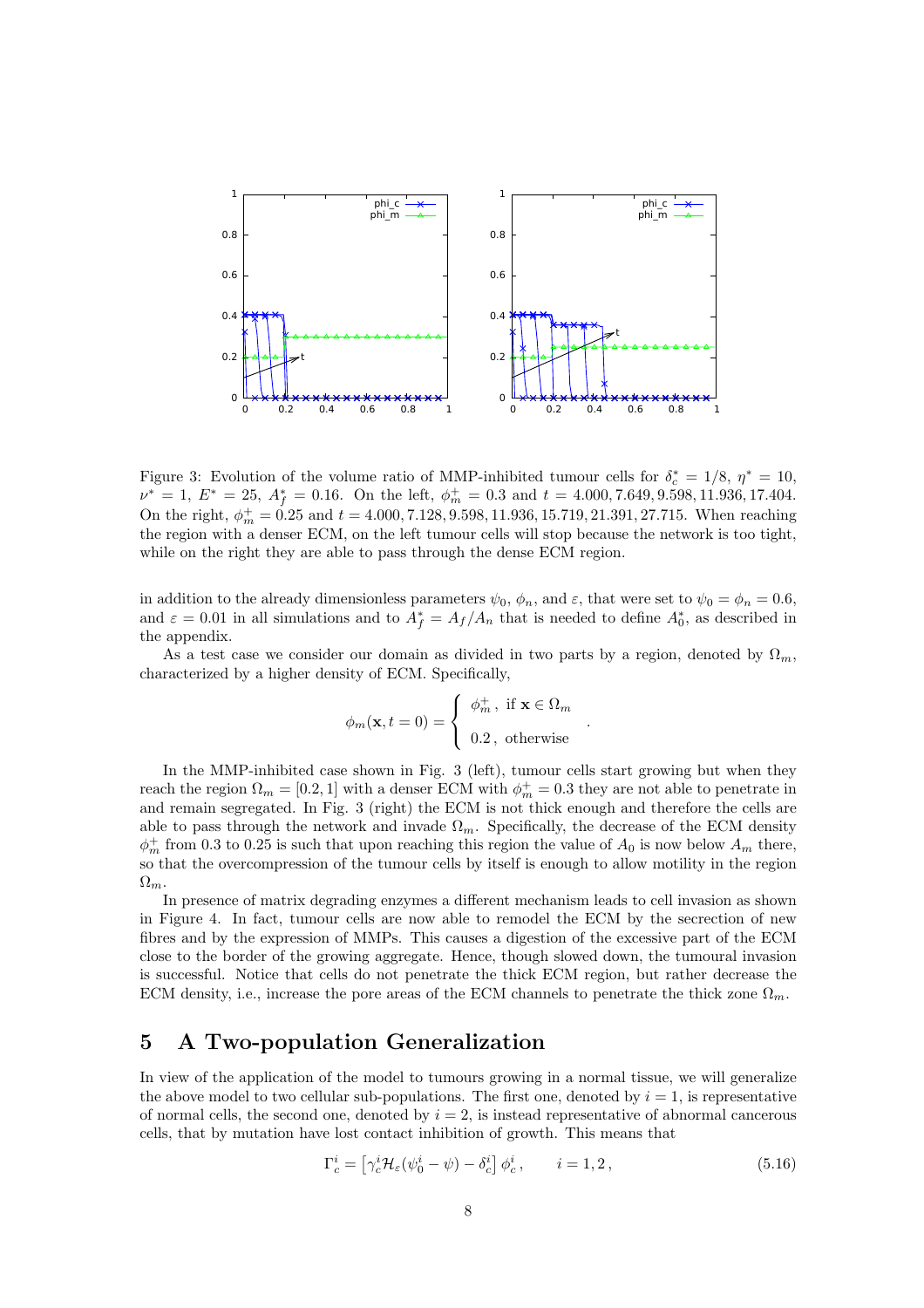

Figure 4: Evolution of one dimensional system when cells are able to express MMPs at  $t =$ 8.052, 11.839, 16.595, 18.923. In the simulation  $\gamma_m^* = 0.15$ ,  $\kappa^* = 6 \times 10^{-5}$ ,  $\gamma_{MMP}^* = 50$ ,  $\tau^* = 0.02$ and  $\phi_m^+ = 0.3$ , other parameter being as in Fig. 3.

in particular with  $\psi_0^2 > \psi_0^1$  leading to different contact inhibition responses. In addition, tumour cells might have different mechanical properties, e.g., softer nuclei.

Regarding the stress tensor, for sake of simplicity we assume here that the cell aggregate behaves like an elastic fluid  $\mathbf{T}_c^i = -\Sigma(\psi)\mathbf{I}$ , in order to show that segregation also occurs for such a simple (compressible invisid fluid) constitutive equation.

In this case, neglecting the interaction between the two cell populations, because cell cytoplasm can deform much more easily than ECM fibres,  $Eq.(4.14)$  is replaced by the two equations

$$
\frac{\partial \phi_c^i}{\partial t} + \nabla \cdot \left\{ \phi_c^i \alpha \frac{[A_m(\phi_m) - A_0^i]_+}{\left(1 + \frac{A_m(\phi_m) - A_0^i}{A_1}\right)^n} \Sigma'(\psi) \nabla \psi \right\} = \left[ \gamma_c^i \mathcal{H}_\varepsilon(\psi_0^i - \psi^i) - \delta_c^i \right] \phi_c^i, \qquad i = 1, 2, (5.17)
$$

where  $\psi = \phi_c^1 + \phi_c^2 + \phi_m$  is the overall volume ratio of cells and ECM. We notice that the numerical integration of Eq.(5.17) is not straightforward at all, not only for the presence of the cross diffusion term represented by the gradient of the sum of the two volume ratios but also because of the fact that the region in which the two equations might degenerate and change type from parabolic to hyperbolic (identified by the sign of  $A_m(\phi_m) - A_0^i$ ) is usually different for the two sub-populations and will depend on the evolution of their volume ratios.

Regarding MMP remodelling, it is assumed that only tumour cells are able to secrete matrix degrading enzymes and to produce ECM. So, in Eqs.(2.4, 2.5)  $\phi_c$  is replaced by  $\phi_c^2$ .

Considering tumour cells as a genetic mutation of normal cells we will consider most of the parameters of the model to be identical for the two populations. As already stated, the two populations differ for the level of sensitivity to compression  $(\psi_0^1 = 0.6$  and  $\psi_0^2 = 0.7$  in  $(5.17)$  in all simulations). Then we will focus on the different behaviour determined by a change of density of ECM in the thick regions  $\Omega_m = \{x : 0.45 < y < 0.55\}$ , of cell stiffness, and on the expression of MMPs. In this case the regions below and above  $\Omega_m$  are filled with normal cells in equilibrium that cannot penetrate  $\Omega_m$  because the corresponding pore area  $A_m$  is smaller than  $A_0^1$  at  $\phi_n$ .

The following simulations will reproduce what happens when a little portion of a sane tissue transforms into cancerous cells because of loosing contact inhibition of growth. Considering first the MMP-inhibited case, we insert some tumour cells on the bottom-left corner, that because of reduced contact inhibition tend to spread all over the place. In fact, the misperception of the compression state induces an abnormal proliferation of tumour cells that can sustain a relatively more compressed state, compressing in turn the normal cells nearby. Feeling overcompressed, the normal tissue then does not proliferate and only apoptosis occurs, so that the normal cells gradually die and are replaced by the growing tumour.

The starting (control) simulation shown in Figure 5 describes how under suitable conditions the presence of a tumour clone might be segregated by  $\Omega_m$  representing a sort of growth of an in situ (ductal) carcinoma. In fact, the higher value of stress achieved by the tumor cells is still not sufficient for overcoming the segregation condition. When tumour cell reach the region  $\Omega_m$  they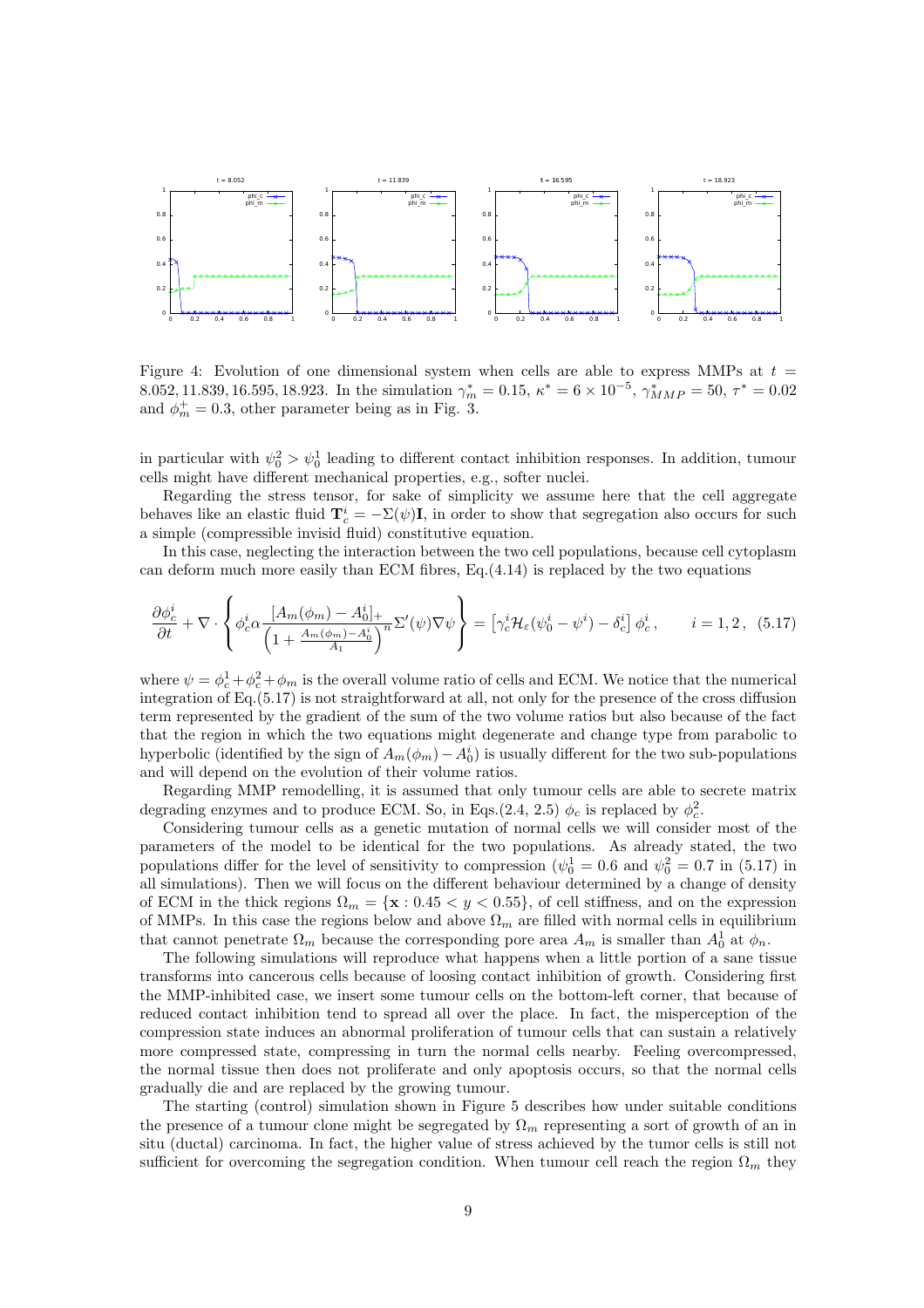

Figure 5: Evolution of the volume ratio of MMP-inhibited tumour cells for  $\delta_c^* = 1/8$ ,  $E^* = 25$ ,  $A_f^* = 0.16$  and  $\phi_m^+ = 0.3$ . When reaching the region with a denser ECM, tumour cells will stop and continue to grow along it.



Figure 6: Evolution of the volume ratio of MMP-inhibited tumour cells for  $\phi_m^+ = 0.25$ , other parameter being as in Fig. 5. The evolution before reaching the region with a denser ECM, is similar to the previous figure. In this case, however, tumour cells are not stopped, and, though slowed down, are able to pass through the denser region.

are not able to pass through it and growth will continue along the region with a denser ECM to fill progressively the region below  $\Omega_m$ . Eventually, the tumour clone will completely replace the normal tissue reaching a segregated equilibrium with tumour cells below  $\Omega_m$ , normal cells above  $\Omega_m$  and no cells in  $\Omega_m$ .

The following simulations show how a change in a single parameter is able to change completely the situation and induce invasion through the region  $\Omega_m$ . Before reaching  $\Omega_m$  the simulation is qualitatively similar to that shown in Fig. 5. Specifically, in Figure 6 the decrease of the ECM density  $\phi_m^+$  in the region  $\Omega_m$  from 0.3 to 0.25 is such that upon reaching this region the value of  $A_0^2$ is now below  $A_m$  there, so that the overcompression of the tumour cells by itself is able to cause a transition through the region  $\Omega_m$  of tumour cells still keeping normal cells segregated below  $\Omega_m$ . Cells are actually slowed down by the higher density of ECM but can efficaciously reach out the upper region even in absence of activation of MMPs.

A qualitatively similar behaviour is observed when other parameters influencing the segregation rule are changed. We will only present here the case in which the nucleus of tumour cells is softer than that of sane cells as it is known experimentally, *i.e.*,  $\mu^2 < \mu^1$ . This is a very interesting situation from the biomedical point of view because it represents a differentiation of purely mechanical origin that is able to induce a cell invasion dynamics as shown in Figure 7. The simulation is represented in one dimension, in order to give a more clear view of the results about the evolution of the volume ratio of both the populations and of the overall volume ratio  $\psi$ . Upon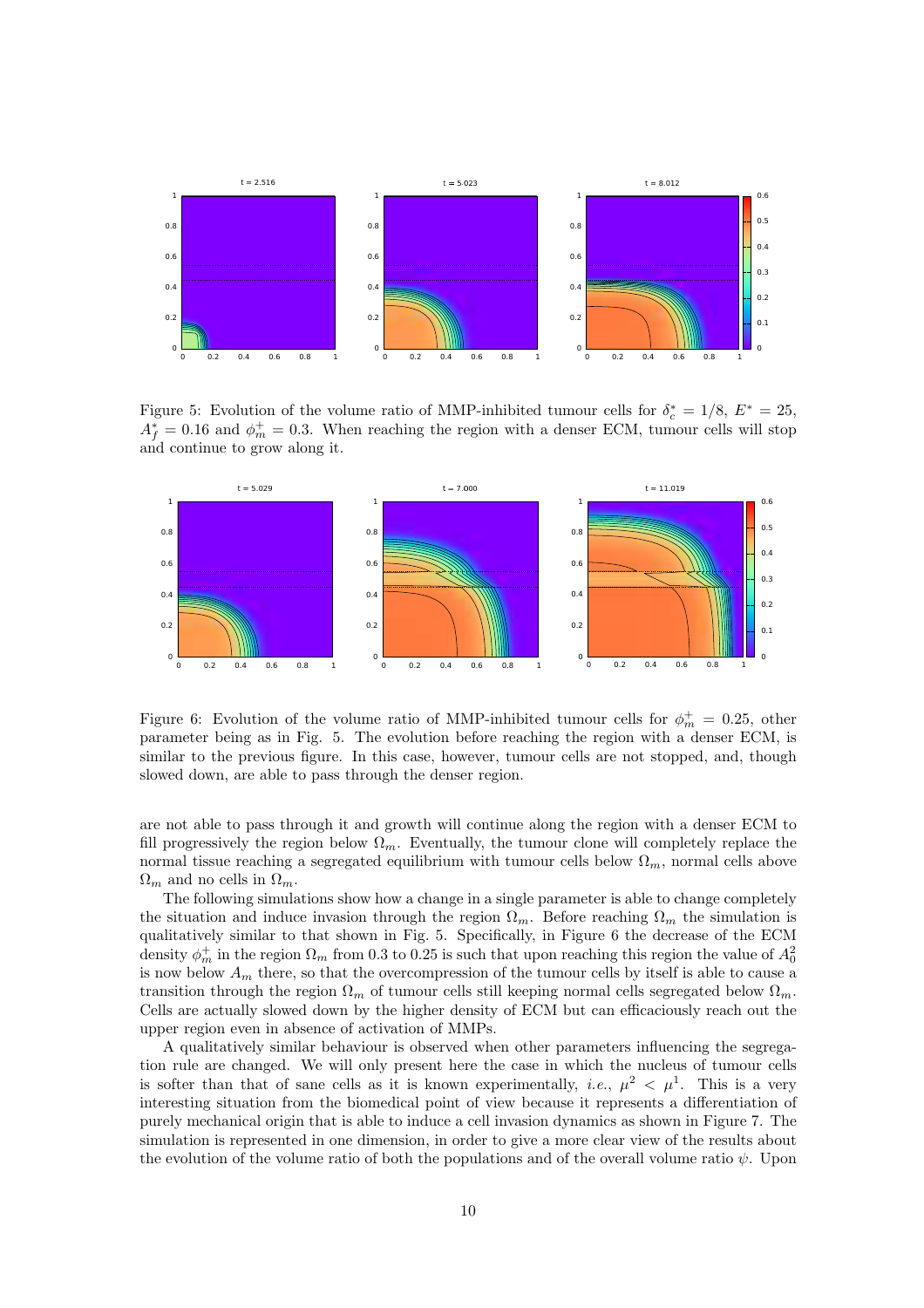

Figure 7: Evolution of one dimensional MMP-inhibited system for  $E^{1*} = 25$ ,  $E^{2*} = 37.5$  and  $\phi_m^+ = 0.3$ , other parameter being as in Fig. 5. Tumour cells thanks to their softer nucleus are able to invade the region  $\Omega_m$  that is too dense for the stiffer nucleus of sane cells, also in the compressed configuration.



Figure 8: Evolution of one dimensional system when MMP production is activated for  $\kappa^*$  =  $6 \times 10^{-5}$ ,  $\gamma_{MMP}^* = 50$ , and  $\tau^* = 0.02$ , other parameter being as in Fig. 5. Tumour cells growth compressing the sane cells against the denser region  $\Omega_m$ , until they reach it and there remodel the ECM opening their own way.

reaching  $\Omega_m$  not only the tumour cells are able to penetrate it but they also completely populate it so that the overall volume ratio  $\psi$  is eventually constant everywhere.

A different phenomenon occurs when MMPs are expressed. Recovering the configuration of the control simulation we further assume that only the tumour clone is now able to remodel the ECM by the secrection of new fibres and of MMPs. This causes the cleavage of the excessive part of the ECM that is then restored after the passage of the tumour cells. Therefore, though slowed down, tumoural invasion is successful through a smoothing of the thickest ECM. In Figure 8 a one dimensional simulation shows the evolution of the volume ratios of the cell populations and of the ECM.

The last simulation in Figure 9 gives the evolution of an MMP-inhibited tumour in a heterogeneous tissue where it can be appreciated how neither normal nor tumor cells are able to penetrate the most dense regions of a very heterogeneous tissue. The ECM is distinguished into three regions: the low density one with  $\phi_m = 0.2$  (from below, the first, third, fifth, and seventh stripe), the high density one with  $\phi_m = \phi_{m,1}^+$  and the medium density one with  $\phi_m = \phi_{m,2}^+$ . All cells are able to move in low density regions, and tumour cells also in medium density ones; no cell is instead able to penetrate the highest density regions. So, in conclusion, tumour cells are able to find their way through higher density areas.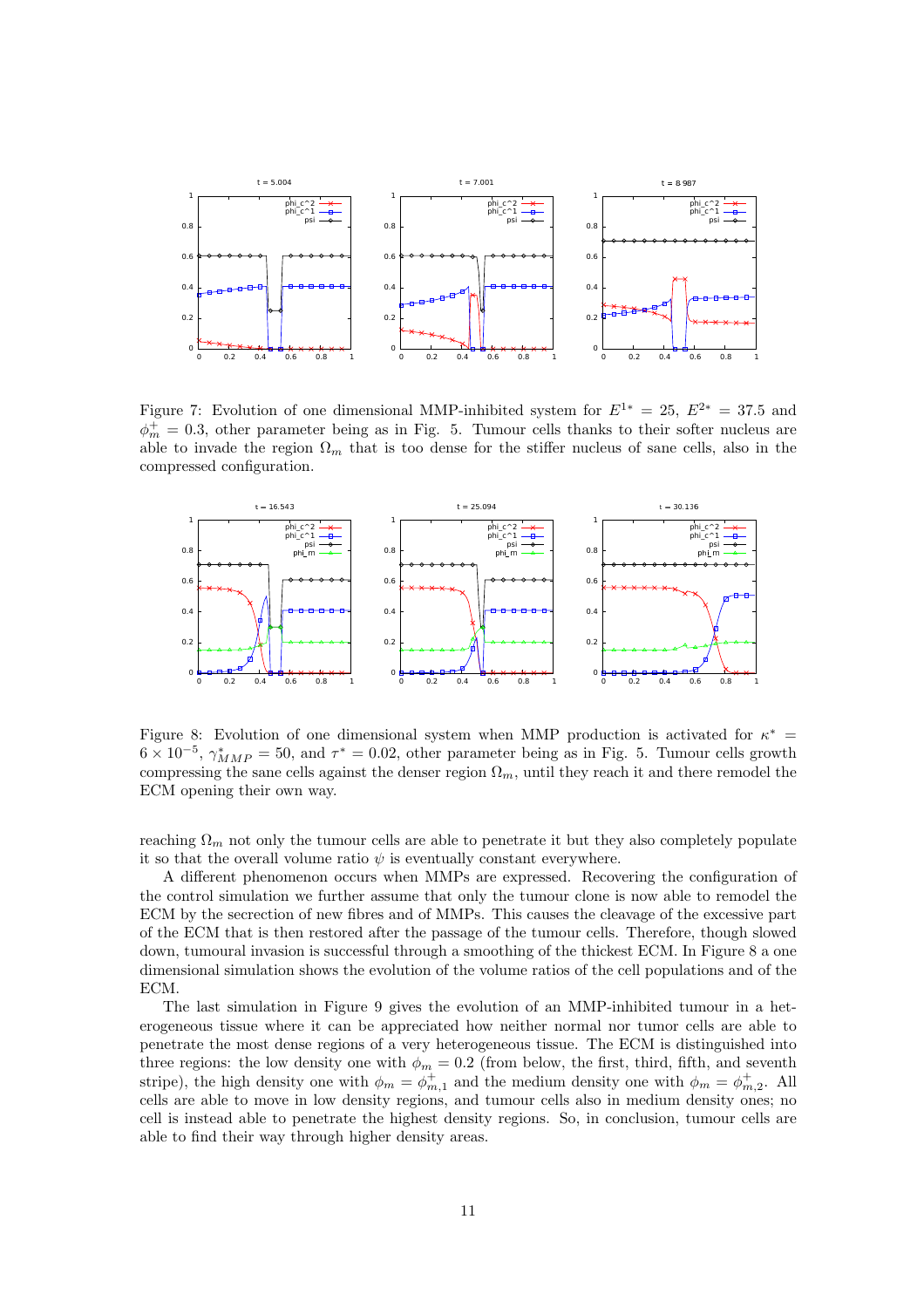

Figure 9: Evolution of the volume ratio of MMP-inhibited tumour cells for  $\phi_{m,1}^+ = 0.3$ ,  $\phi_{m,2}^+ = 0.25$ , other parameter being as in Fig. 5. The tumour growths in the heterogeneous tissue avoiding denser regions.

#### 6 Discussion

In this paper we have deduced a model that is able to describe situations in which cell aggregates and growing tumours can be compartimentalized by porous structures with a sufficiently low pore dimension. The model is characterized by a presence of a threshold that was put in evidence by several experiments and that depends on several microscopic characteristics of the cells. The most relevant one is the ratio of the dimension of the pore area of the ECM with respect to that of the nucleus, which is the stiffest part of the cell, because it determines how much the nucleus must compress in order to squeeze in the ECM pores. Of course, the amount of energy and the work to be done depends on the nucleus stiffness and on the ability of the cells to pull on the ECM or on the pressure the growing tissue is exerting on the compartimentalizing ECM. Simulations show that changing one of the parameters related to the above characteristics might determine whether the surrounding normal tissue will be invaded or not by the tumour. The case of MMP expession is also modelled giving rise to a disruption of the thickest regions of ECM and to the invasion of the normal tissue beyond it.

The model deduced is very challenging for those who want to study its analytical properties because even in the case of a single population the equations may change type, being hyperbolic in those region when there is no motion (but there might be possibly growth) and degenerate parabolic in the regions where cells move with respect to the ECM. In the presence of more cell population the mathematical model is also characterized by cross diffusion.

In addition, the problem is usually characterized by the presence of free boundaries, which suggest the use of level set methods from the numerical point of view. For instance, if there is an interface dividing a cell-free region from a region where cells are duplicating, this interface will not move if the stress is below  $T_m$  which according to (3.11) depends, for instance, on the stiffness of the nucleus and on the ratio of the pore area of the ECM and the section of the nucleus. If the tissue grows so that at the surface the threshold is overcome, then the interface will move together with the cells and the problem becomes degenerate parabolic with an interface condition on the stress.

The model can be improved in several aspects. From the mechanical point of view one could consider more complex constitutive laws regarding the behaviour of cells, or the interaction of the cellular population with the ECM, or the active forces that mesenchymal cells exert on the ECM. In addition one could drop the hypothesis of a rigid ECM.

Also from the physiological point of view, it would be interesting to modify the model to treat the case of thin basal membranes or going more in details in the remodelling of the ECM. Finally, it would be very interesting to achieve a closer comparison with the migration modes triggered by different ECM confinements as those reported in [14, 15].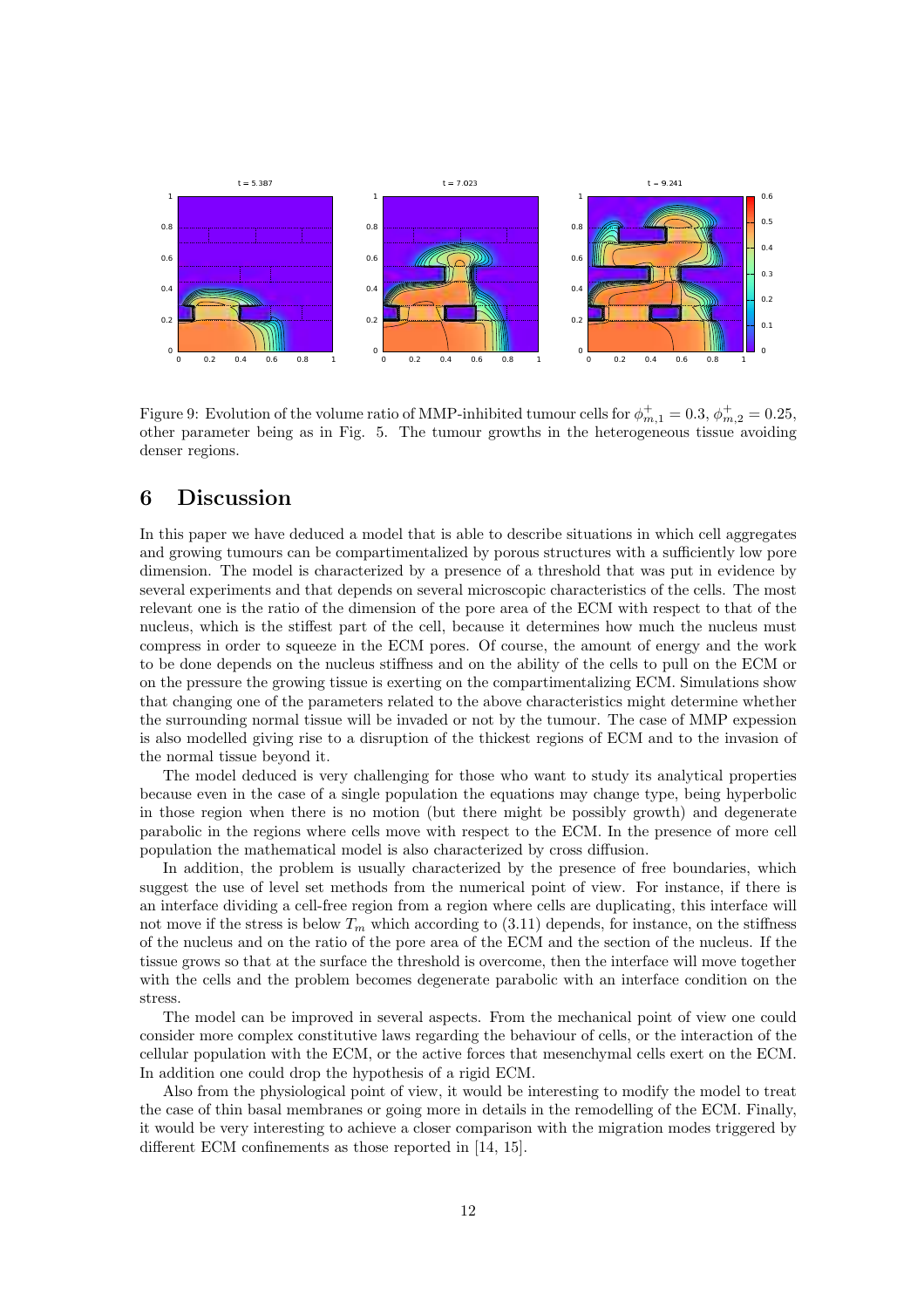

Figure 10: Schematization of a regular structure of the ECM.

# Appendix

In the study of problems where ECM remodelling plays an important role, for example in the case of MMP-dependent motion of cells, it is important to evaluate how the pore area  $A_m$  of the ECM, parameter necessary in the definition of the motility of cells through the matrix, is related to the volume ratio  $\phi_m$  of the ECM, known from the solution of the relative mass balance equation.

A relation between these two quantities is reacheable assuming that the ECM is constituted by peptide fibres locally disposed as a uniform orthogonal cartesian crystal lattice, as in Figure 10. Assuming for sake of simplicity that geometrically the fibres have a square cross section with thickness  $2r$ , and that the side of each crystal cell is  $l$ , it is possible to state that in a single crystal cell  $V_{\text{tot}} = l^3$  and  $V_{\text{ECM}} = 12lr^2 - 8r^3$ , and thus recover the relation between l and  $\phi_m$ ,

$$
\phi_m = \frac{V_{\text{ECM}}}{V_{\text{tot}}} = 4(3x^2 - 4x^3),\tag{6.18}
$$

where  $x = r/l$ .

On the other hand, the following obvious relation between the pore area  $A_m$  and the crystal cell's side holds

$$
A_m = (l - 2r)^2 = r^2 \left(\frac{1}{x} - 2\right)^2.
$$
\n(6.19)

From the definition of the crystal cell arises the physical constrains  $r, l > 0$  and  $2r < l$ , thus the non-dimensional quantity x must obey to the inequalities  $0 < x < \frac{1}{2}$ . It may be interesting to notice the extreme behaviours: when x tends to zero, *i.e.*  $l \gg r$ , the porous area grows indefinitely; viceversa when x tends to  $\frac{1}{2}$ , *i.e.*  $l \sim 2r$ , the porous area decreases toward zero. For any  $\phi_m \in [0,1]$ , the number x can be easily computed as the only root of the polynomial (6.18) that belongs to  $[0, \frac{1}{2}].$ 

To obtain a relation between  $\phi_m$  and  $A_m$ , Eq. (6.19) can be inverted to give

$$
x = \frac{1}{\frac{\sqrt{A_m}}{r} + 2},
$$

and substituted back in (6.18) to obtain

$$
\phi_m = \frac{3\sqrt{\frac{A_m}{A_f}}+1}{\left(\sqrt{\frac{A_m}{A_f}}+1\right)^3},
$$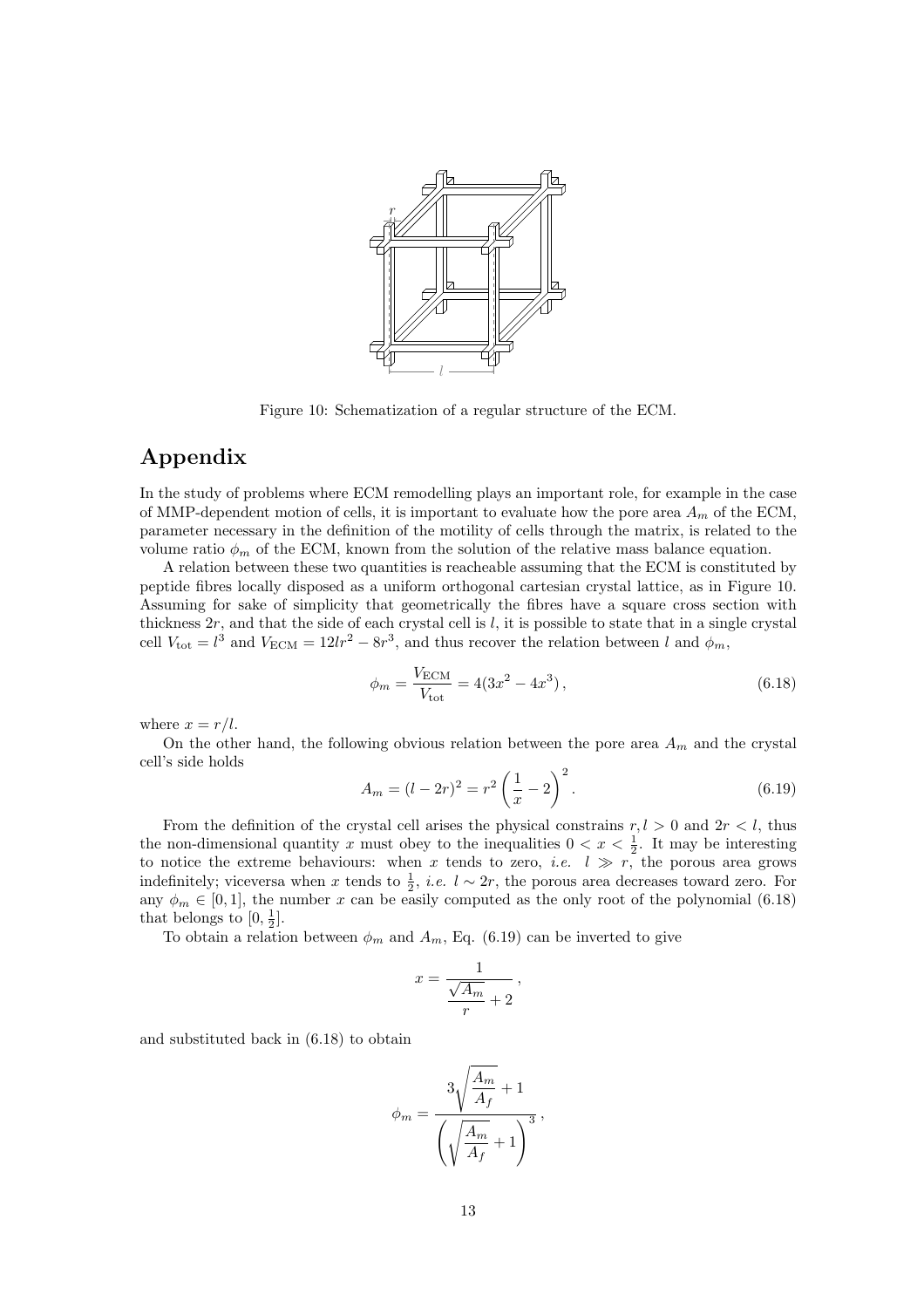where we have used the fact that in this case  $A_f = 4r^2$ . Notice that for  $A_f \ll A_m$ , as in some physiological cases,  $\phi_m \approx 3$  $\sqrt{A_f}$  $\frac{1}{A_m}$ .

The proposed relation is qualitatively in agreement with experimental results. Indeed, in [30] it is observed that matrices obtained by collagen fibrils extracted by bovine dermis are constituted of bigger pores than matrices of the same density (*i.e.*, volume ratio) obtained by fibres extracted by rat tail. The first collagens are characterized by 60 nm thick fibrils, while the latter by 20 nm thick fibrils (see Fig. 1a). According to the proportionality between  $A_m$  and  $A_f$  in (6.19), these measurements are sufficient to justify the above mentioned observation.

However, it need be mentioned that in physiological tissue several fibrils run aligned and are organised in fibre bundles with a thickness that can reach up to a couple of micrometers which is almast equal to the radius of a cell nucleus.

Similar results can be obtained replacing square section fibres with cylinders. However, in this case at maximum packing  $l = 2r$  the volume ratio  $\phi_m$  does not reach 1 because of voids in the center of the cubic lattice, while  $A_m \to 0$ .

Assuming that cylinders do not cross but are orthogonally tangent to each other, then Eq. (6.18) is replaced by  $\phi_m = 3\pi x^2$  ( $\phi_m = 12x^2$  in the case of square section fibres) with x being limited by  $x \leq 1/4$  for geometric reasons. In this case getting close to close packing gives some problems in uniquely identifying the pore area. As before, when  $x \to 1/4$ ,  $\phi_m \to 3\pi/16 < 1$  $(\phi_m \rightarrow 3/4$  in the case of square sections).

However, when  $A_f \ll A_m$ , as in most cases, all evaluations collapse to the same estimate  $\phi_m \approx 3$  $\sqrt{A_f}$  $\frac{11}{A_m}$  mentioned above.

## Acknowledgments

The authors wish to thank K. Wolf (Radboud University Medical Centre) for sharing with us the data and helping in understanding them and the Italian Institute for High Mathematics for partially funding this research.

## References

- [1] D. Ambrosi, L. Preziosi. On the closure of mass balance models for tumour growth, Math. Mod. Meth. Appl. Sci. 12, 737–754 (2002).
- [2] D. Ambrosi, L. Preziosi. Cell adhesion mechanisms and stress relaxation in the mechanics of tumours. Biomech. Model. Mechanobiol. 8, 397–413 (2009).
- [3] B.T. Burgess, J.L. Myles, R.B. Dickinson, Quantitative analysis of adhesion-mediated cell migration in three-dimensional gels of RGD-grafted collagen, Ann. Biomed. Eng. 28, 110– 118 (2003).
- [4] H.M. Byrne, L. Preziosi, Modeling solid tumour growth using the theory of mixtures, Math. Med. Biol. 20, 341–366 (2004).
- [5] M.A.J. Chaplain, L. Graziano, L. Preziosi. Mathematical modelling of the loss of tissue compression responsiveness and its role in solid tumour development. Math. Med. Bio. 23: 197-229 (2006).
- [6] V. Cristini, J. Lowengrub, Eds., Multiscale Modeling of Cancer: An Integrated Experimental and Mathematical Modeling Approach. Cambridge University Press, 2010.
- [7] P.A. DiMilla, J.A. Stone, J.A. Quinn, S.M. Albelda, D.A. Lauffenburger, Maximal migration of human smooth-muscle cells on fibronectin and type-IV collagen occurs at an intermediate attachment strength, J. Cell. Biol. 122, 729–737 (1993).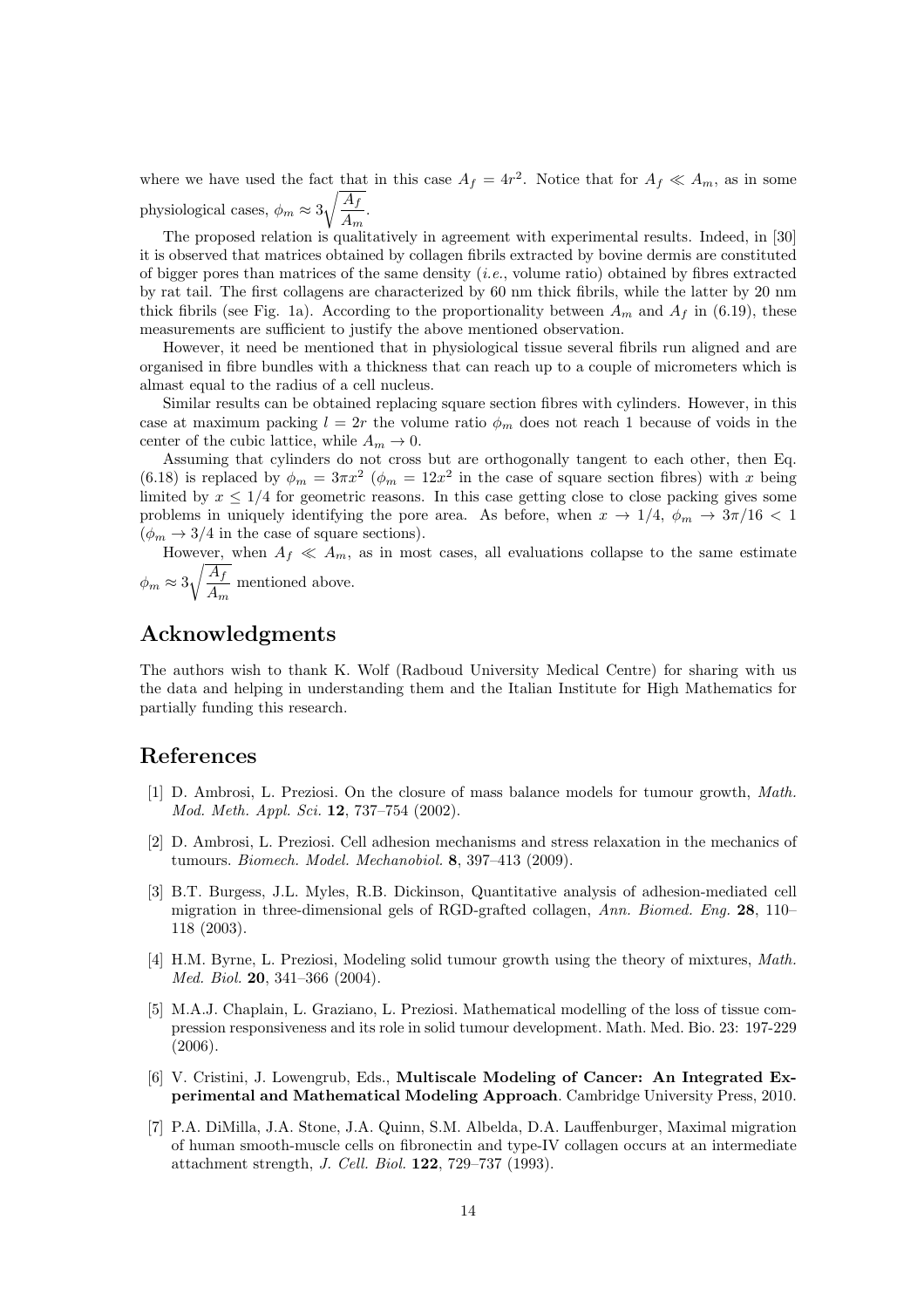- [8] C. Giverso, A. Grillo, L. Preziosi, Influence of nuclear deformability on cell entry into cylindrical structures, Biomech. Model. Mechanobiol., 13, 481-502 (2014).
- [9] C. Giverso, L. Preziosi, Modelling the compression and reorganization of cell aggregates, Math. Med. Biol. 29, 181-204 (2012).
- [10] C. Giverso, L. Preziosi, Behaviour of cell aggregates under force-controlled compression, Int. J. Non-Linear Mech. 56, 50–55 (2013).
- [11] C. Giverso, M. Scianna, A. Grillo, Growing avascular tumours as elasto-plastic bodies by the theory of evolving natural configurations, Mech. Res. Comm., submitted.
- [12] J. Guck, F. Lautenschl¨ager, S. Paschke, M. Beil. Critical review: Cellular mechanobiology and amoeboid migration. Integr. Biol. 2, 575–583 (2010). Y. Komai, T. Ushiki, The three-dimensional organization of collagen fibrils in the human cornea and sclera Inv. Opht. Visual Sci. 32 2244–2258(1991).
- [13] F. Lautenschl¨ager, S. Paschke, S. Schinkinger, A. Bruel, M. Beil, J. Guck. The regulatory role of cell mechanics for migration of differentiating myeloid cells Proc. Natl. Acad. Sci. USA 106,  $15696 - 15701$  (2009).
- [14] A. Haeger, M. Krause, K. Wolf, P. Friedl, Cell jamming: collective invasion of mesenchymal tumor cells imposed by tissue confinement. Biochim Biophys Acta 1840, 2386–2395 (2014).
- [15] O. Ilina, G.J. Bakker, A. Vasaturo, R.M. Hofmann, P. Friedl, Two-photon laser-generated microtracks in 3D collagen lattices: principles of MMP-dependent and -independent collective cancer cell invasion, Phys Biol. 8, 015010 (2011). Erratum in:Phys Biol. 8, 029501 (2011).
- [16] M.P. Lutolf, J.L. Lauer-Fields, H.G. Schmoekel, A.T. Metters, F.E. Weber, G.B. Fields, J.A. Hubbell, Synthetic matrix metalloproteinase-sensitive hydrogels for the conduction of tissue regeneration: Engineering cell-invasion characteristics, Proc. Natl. Acad. Sci. USA 100, 5413– 5418 (2003).
- [17] J.S. Lowengrub, H.B. Frieboes, F. Jin, Y.L. Chuang, X. Li, P. Macklin, V. Cristini, Nonlinear modelling of cancer: Bridging the gap between cells and tumours, *Nonlinearity* 23, R1–R9, (2010).
- [18] K. Maaser, K. Wolf, C.E. Klein, B. Niggemann, K.S. Zänker, E.B. Bröcker, P. Friedl, Functional hierarchy of simultaneously expressed adhesion receptors: Integrin  $\alpha$ 2 $\beta$ 1 but not CD44 mediates MV3 melanoma cell migration and matrix reorganization within three-dimensional hyaluronan-containing collagen matrices, Mol. Biol. Cell. 10, 3067–3079 (1999).
- [19] bundle1 M. Misfeld, H.H. Sievers, Heart valve macro- and micro-structure, Phil. Trans. R. Soc. B 362, 1421-1436 (2007).
- [20] S.P. Palecek, J.C. Loftus, M.H. Ginsberg, D.A. Lauffenburger, A.F. Horwitz, Integrin-ligand binding properties govern cell migration speed through cell-substratum adhesiveness, Nature 385, 537–540 (1997).
- [21] L. Preziosi, D. Ambrosi, C. Verdier, An elasto-visco-plastic model of cell aggregates, J. Theor. Biol. 262, 35–47 (2010).
- [22] L. Preziosi, A. Tosin, Multiphase and multiscale trends in cancer modelling, Math. Model. Nat. Phenom. 4 1–11, (2009).
- [23] L. Preziosi, G. Vitale, A multiphase model of tumour and tissue growth including cell adhesion and plastic re-organisation, Math. Models Methods Appl. Sci., 21, 1901–1932 (2011).